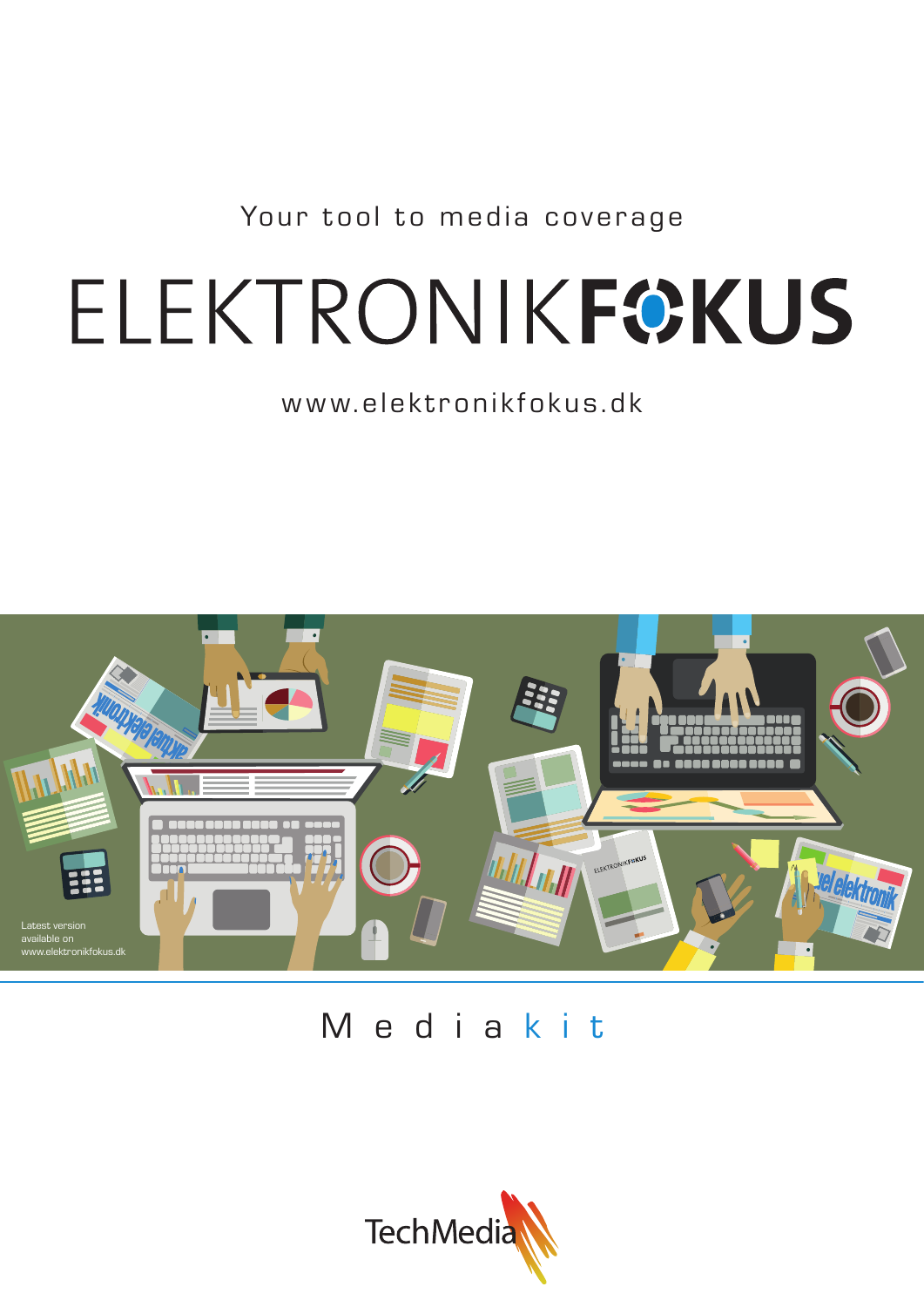## As a FOKUSpartner on ELEKTRONIKF®KUS you will get:

- $\times$  A professional and relevant channel for distributing own news and press releases.
- $\times$  A high degree of visibility.
- $\times$  An important tool in your strategic marketing.
- $\times$  Possibility of getting in contact with readers via the newsletter.

## Join us as a FOKUSpartner:

A good relationship with the professional press can be very beneficial. A dedicated inclusion of professional media in your external communication strategy will give you a number of benefits:

#### You will be able to:

- Share relevant knowledge
- Inform the public about employee changes and company news in general
- Distribute product information
- Communicate company policies
- … Possibilities are endless!

The combination of PR and advertising is – without comparison – the best way to influence the market.

#### $\chi$  Press releases or news will be supplied through relevant professional channels – when you wish!

- $\boldsymbol{\times}$  Possibility of searching for new qualified employees.
- $\boldsymbol{\times}$  Access to upload brochures and whitepapers.
- $\times$  In general: An easy and user friendly tool that does not steal your time!

#### Also brochures and whitepapers:

To companies in technical businesses clear and precise product information is of vital importance. As a FOKUSpartner you will be able to upload information as brochures and/or whitepapers to the website.

#### We have made it easy for you to publish news:

As a FOKUSpartner you get direct access to upload all of your news information on www.elektronikfokus.dk.

#### ONLY 7300 DKK (**e** 980) per year

Call Johnny Elmeskov: tel.: +45 43 24 26 65 for further information

## ELEKTRONIKF®KUS - it is crucial which professional media you choose:

ElektronikFOKUS is market leader and Denmark's largest dedicated digital publication aimed at the electronics industry.

The highly competent editorials of ElektronikFOKUS will ensure you a high level of seriousness and relevance of all published contents. Our primary task is to feed the professional electronic industry with business relevant, international news, technical articles, analyses, product releases and general info about companies and people.

Editorial focus is within: Production, design, development, embedded, IoT, cyber security, automation and robots, testing and measuring etc.

The vast majority of readers are electronics engineers and technicians.

This ensures you - as a FOKUSpartner - that you will get all your posts and editorial contributions presented in the most respected media of the industry.

ElektronikFOKUS is operated and published by the people behind Current Electronics.

# **FLEKTRONIKFOKUS**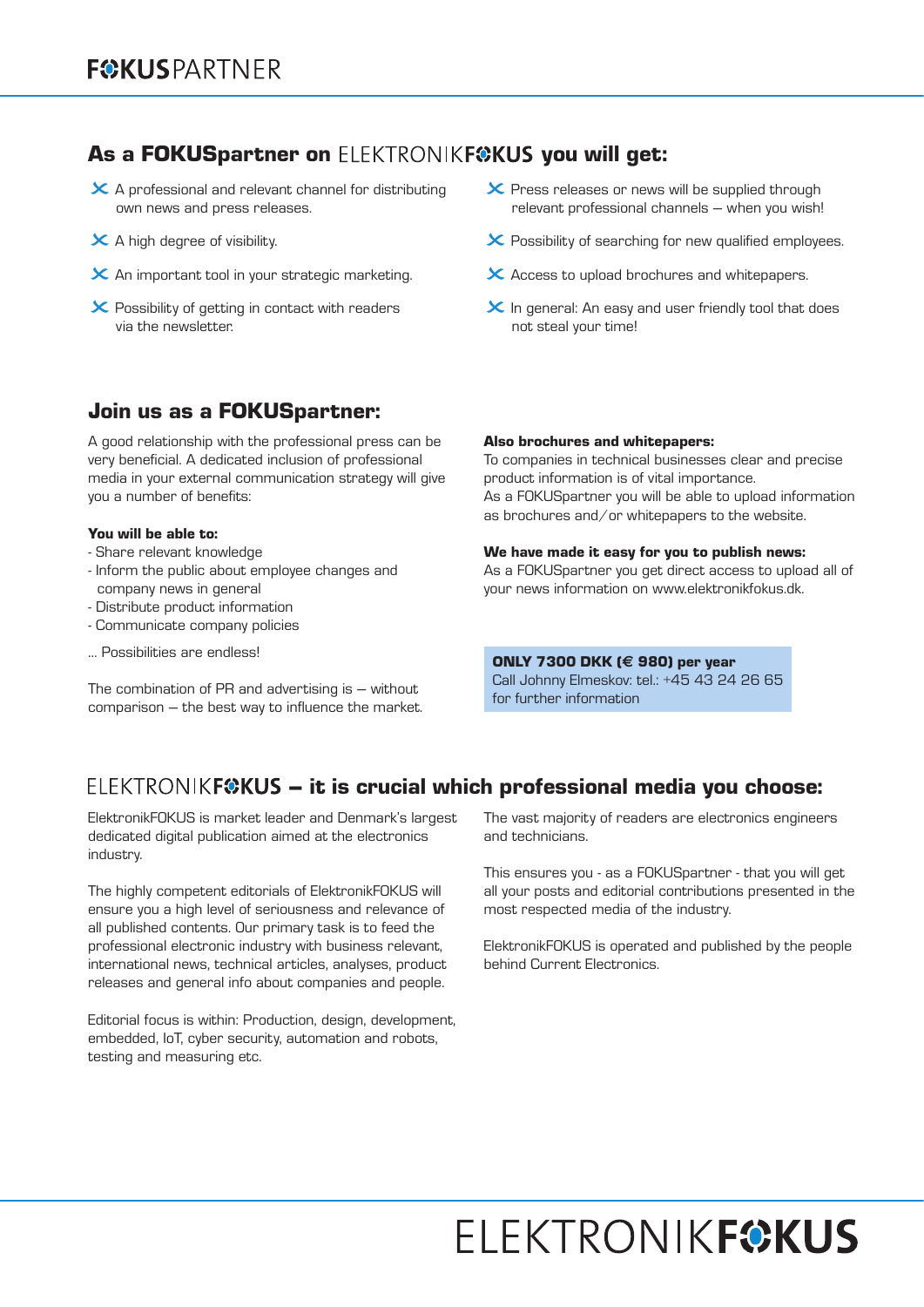You additionally will get the possibility of advertising on www.elektronikfokus.dk or in the ElektronikFOKUS newsletter.

Banner advertising on these platforms is open to all, but as a FOKUSpartner you will get increased visibility by combining your partnership with advertising.

#### On the website www.elektronikfokus.dk:

| Type $*$        | <b>Size</b><br>$W \times H$ (px) | Price per month | <b>Max.</b> file size:<br>Non animated/Static | <b>Max.</b> file size:<br>Animated** |
|-----------------|----------------------------------|-----------------|-----------------------------------------------|--------------------------------------|
| Top banner      | $560 \times 140$                 | 605             | 100 KB                                        | 100 KB                               |
| Front banner    | $300 \times 250$                 | 268             | 100 KB                                        | 100 KB                               |
| Category banner | $300 \times 250$                 | 75              | <b>100 KB</b>                                 | <b>100 KB</b>                        |
| Article banner  | $728 \times 90$                  | 682             | 100 KB                                        | 100 KB                               |

\*Banner advertising on the website is supported by the following formats in 72dpi: JPG, GIF and PNG.

HTML5 with clickTag and javascripts from third-party suppliers. We do not offer support on HTML5 and javascripts.

We use Google Ad Manager.

\*\*Animated banners can have a max. length of 15 sec.

All banners (with equal sizes) on the website main page are rotated mutually with each other.

All banners (with equal sizes) on the website category pages within the same category are rotated mutually with each other.

All banner positions on the website – including banner positions on each category page - can be shared by a maximum of two advertisers.

## In the newsletter from  $ELEKTRONIK$   $F@KUS$ :

| Type $*$     | <b>Size</b><br>$W \times H$ (px) | <b>Price per month</b> | <b>Max.</b> file size: |
|--------------|----------------------------------|------------------------|------------------------|
| Top banner   | $728 \times 90$                  | 622                    | 100 KB                 |
| Main banner  | $520 \times 130$                 | 525                    | 100 KB                 |
| Banner 1 - 6 | $250 \times 250$                 | 296                    | <b>100 KB</b>          |

\*Banner advertising in the newsletter is supported by the following formats in 72dpi: JPG, GIF and PNG.

All prices in €. Valid until December 31, 2022.

#### Contact Information:

| <b>Banner booking:</b>  | Johnny Elmeskov<br>Tel.: +45 43 24 26 65 · e-mail: je@techmedia.dk                |  |
|-------------------------|-----------------------------------------------------------------------------------|--|
| <b>Banner material:</b> | Michael Barrett Boesen<br>Tel.: $+45$ 43 24 26 43 $\cdot$ e-mail: mb@techmedia.dk |  |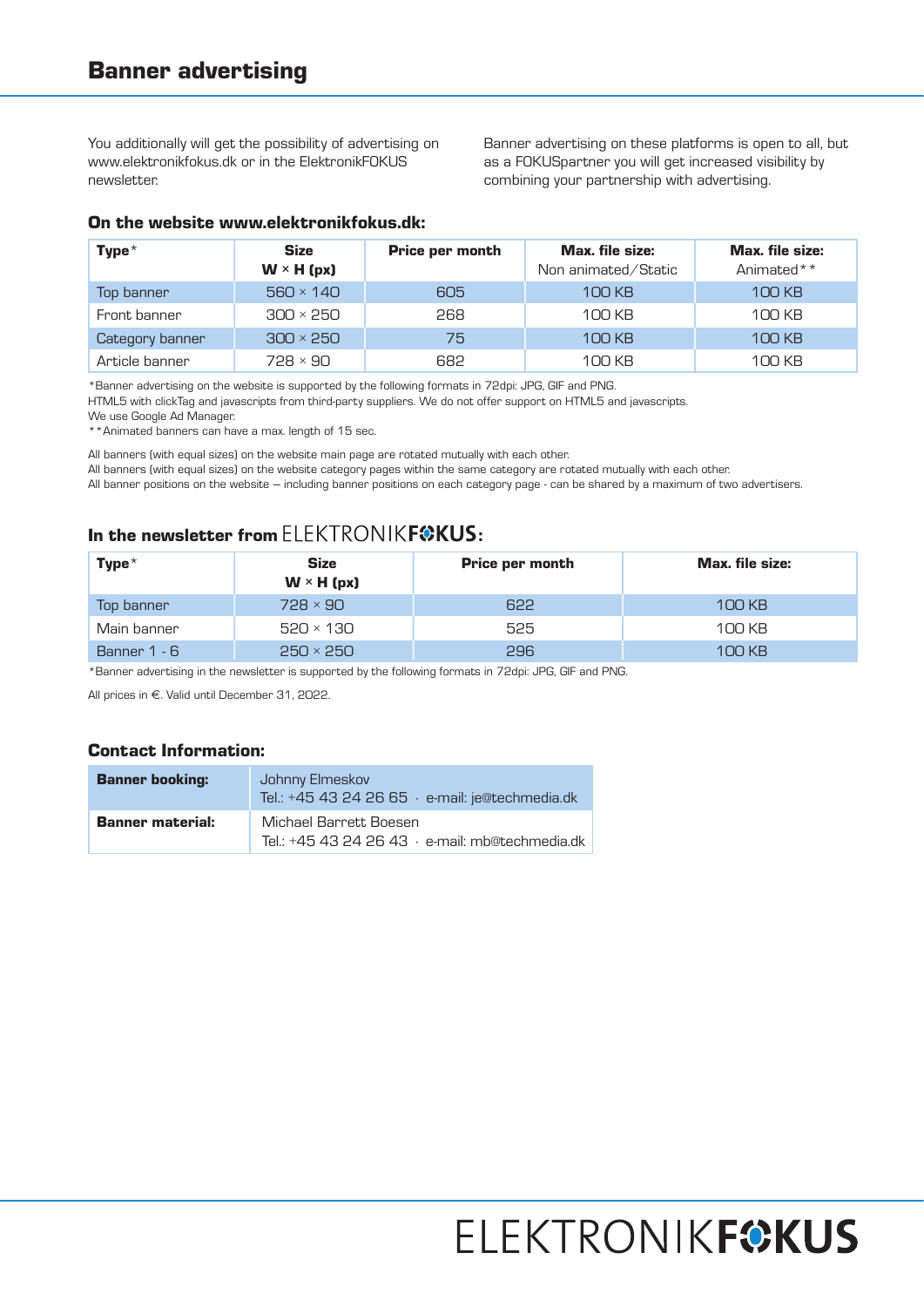

**ELEKTRONIKFOKUS**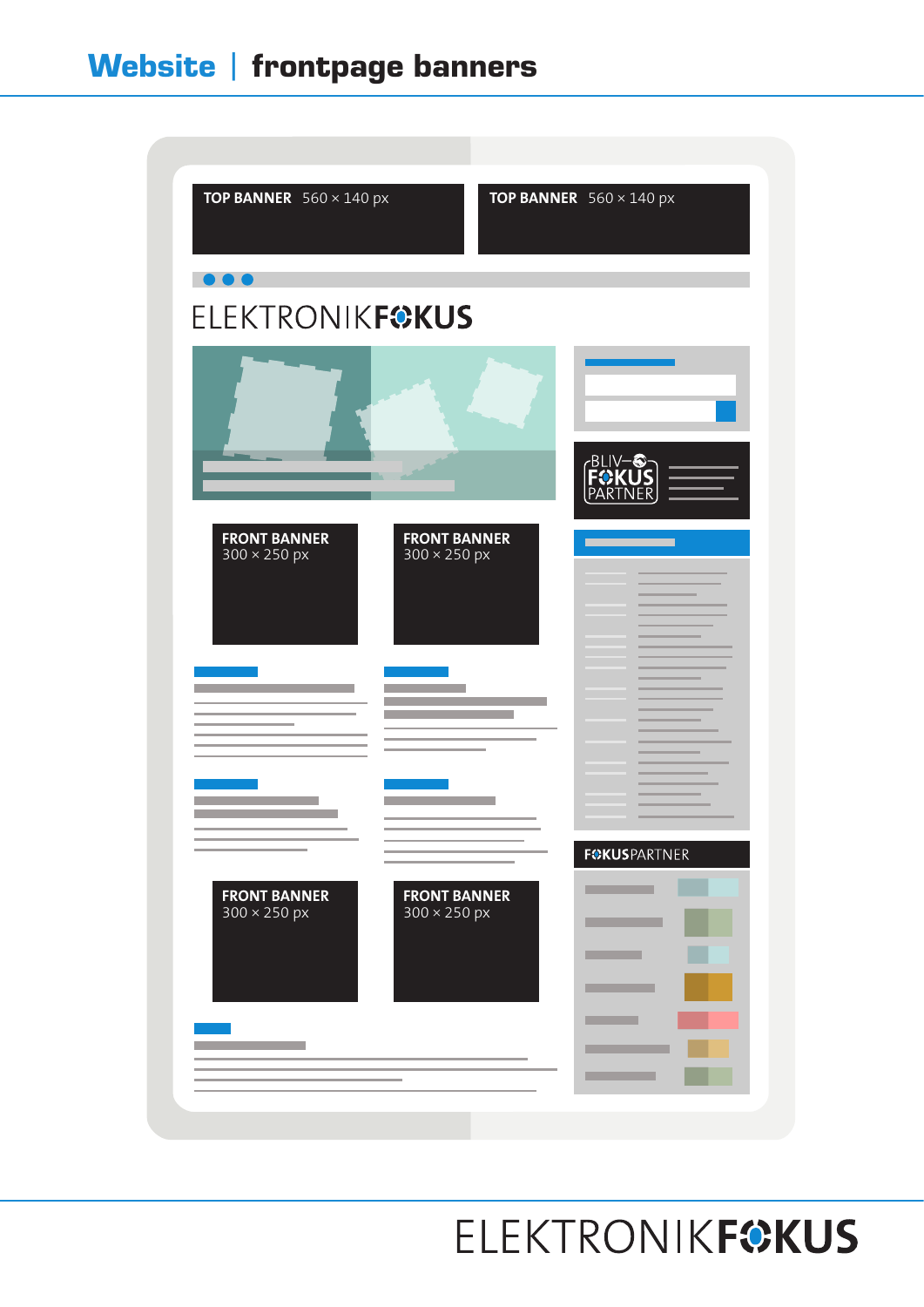

**ELEKTRONIKFOKUS**